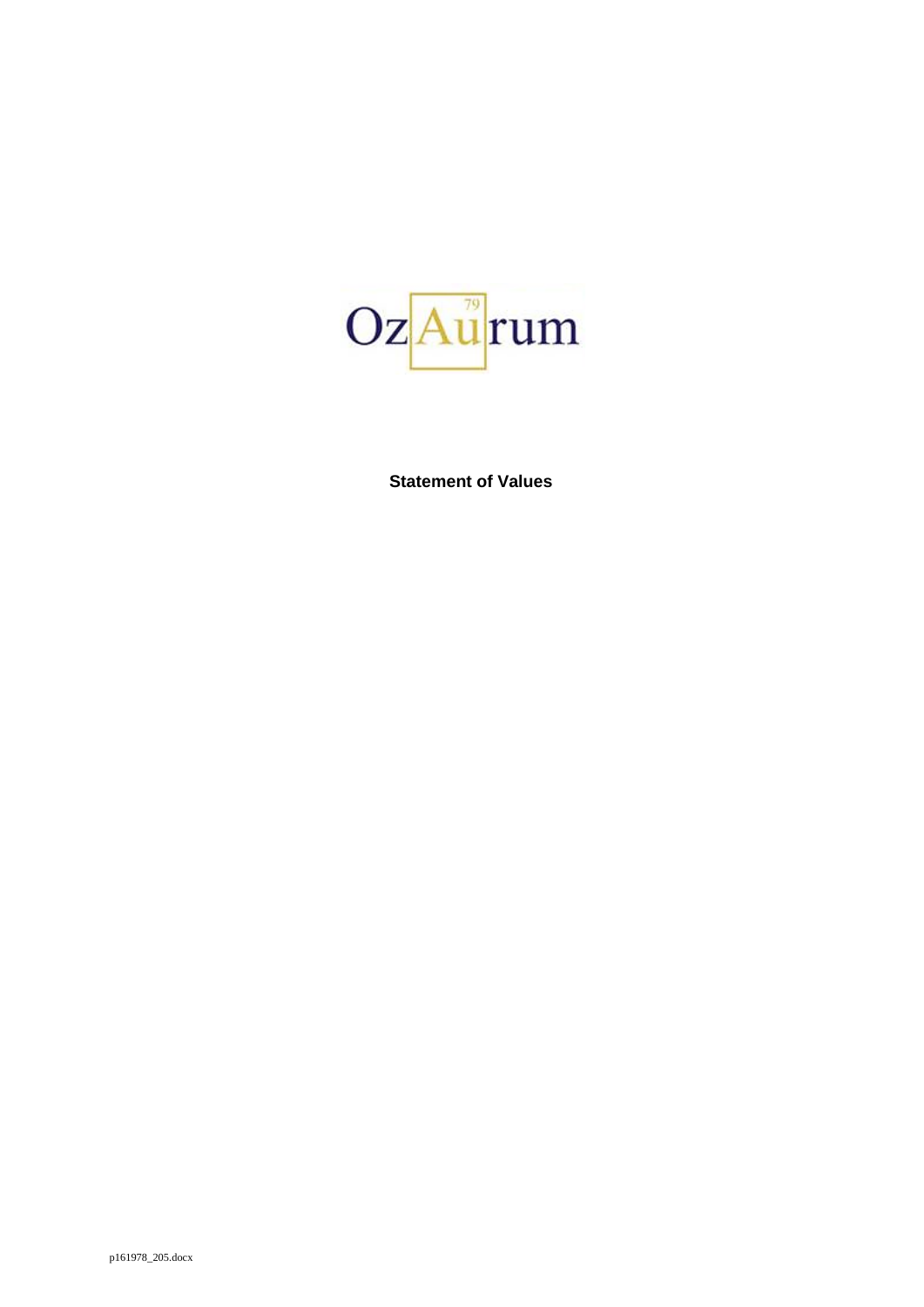# **1 OBJECTIVE**

OzAurum Resources Limited ACN 643 244 544 (**Company**) and its subsidiaries, are committed to adhering to a set of values and fundamental principles (**Statement of Values**). This Statement of Values:

- (a) informs the Board, senior executives and all other employees on the required standards of behaviour;
- (b) defines the culture of the Company;
- (c) informs the Company's strategy; and
- (d) guides the Company's operational practices, including the way it interacts with its stakeholders, employees and suppliers.

## **2 CORE VALUES**

The core values and fundamental principles of the Company can be summarised as follows:

- (a) to act fairly and ethically;
- (b) to comply with the law at a times and act accordingly;
- (c) to respect others, both inside and outside of our workplace;
- (d) to promote diversity; and
- (e) to be honest and transparent in our dealings.

## **3 IMPLEMENTATION BY MANAGEMENT**

The Board and the senior executives of the Company (**Management**) are responsible for upholding the Company's commitment to the values set out in this Statement of Values.

In addition to keeping these values at the forefront of decision making and the setting strategic goals, Management are required to ensure that these values are embedded in the culture and day to day operations of the Company.

The following key corporate governance policies that have been adopted by the Company are key to adhering to the values set out above:

- (a) Securities Trading Policy;
- (b) Shareholder Communication Policy;
- (c) Whistleblower Policy;
- (d) Continuous Disclosure Policy;